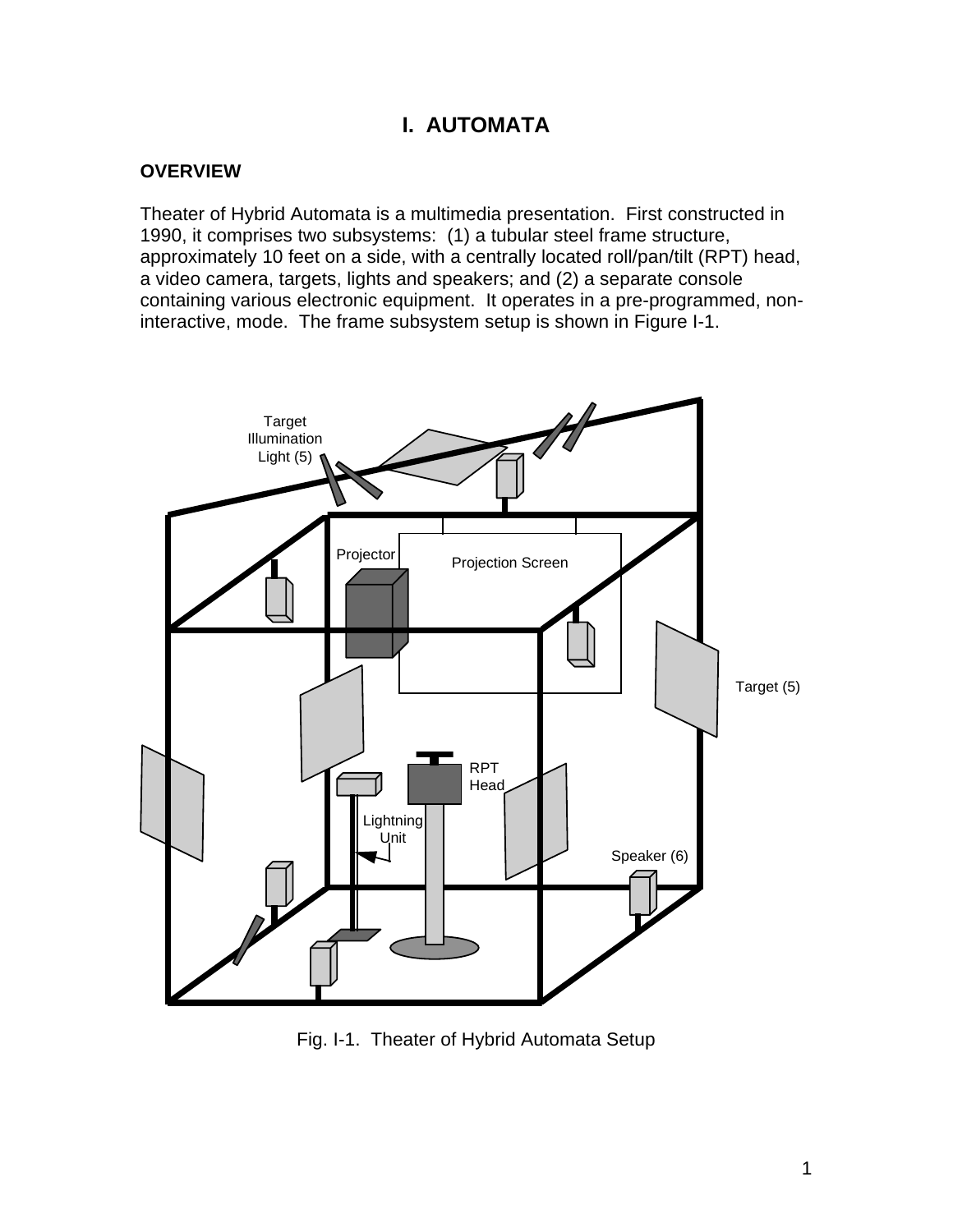The Automata console is shown schematically in Figure I-2.



Fig. I-2. Electronics Console Setup

The electronic components are listed in Table I-1. A block electrical diagram of the system is given in Figure I-3.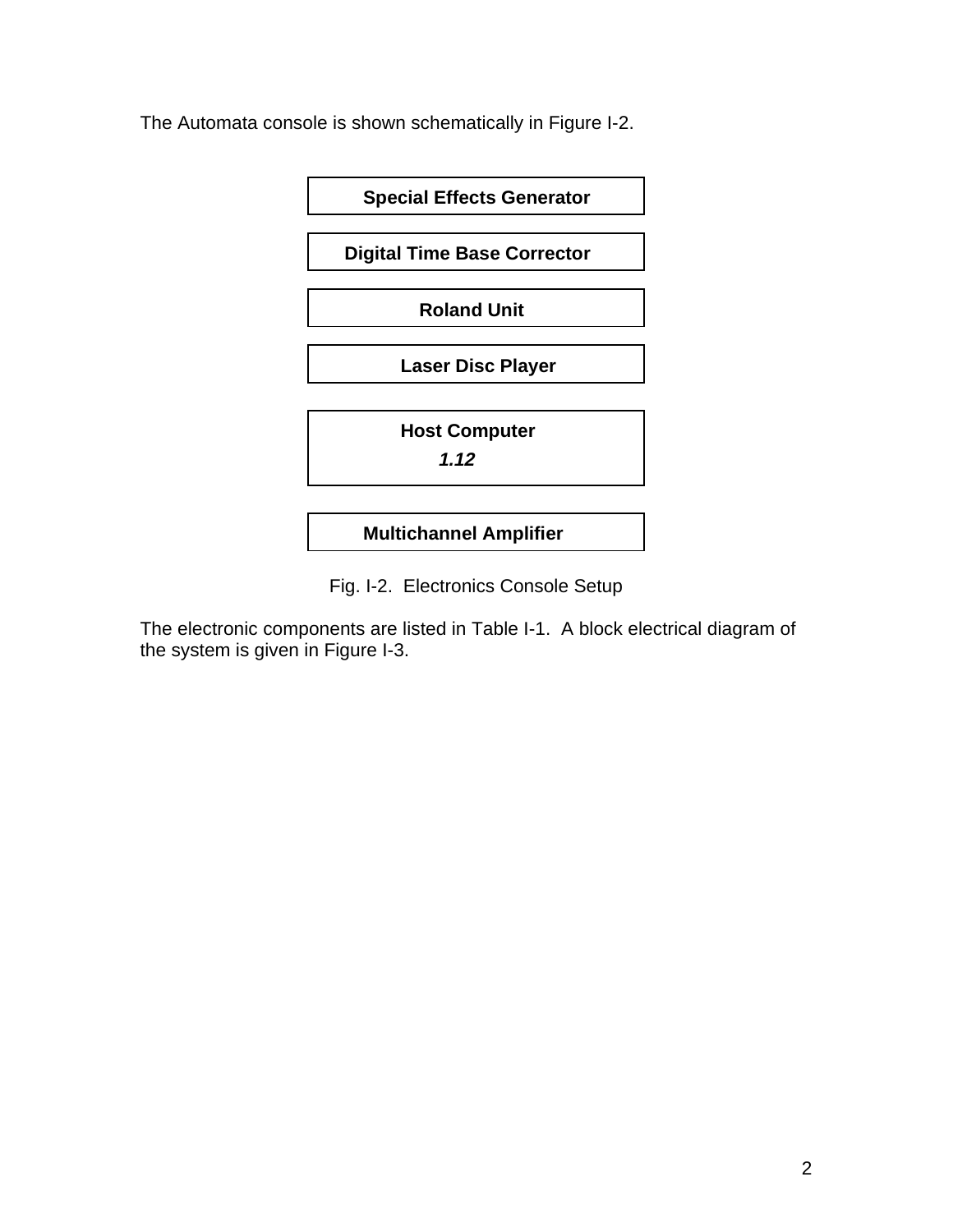## **Table I-1. AUTOMATA EQUIPMENT LIST**

| <b>ITEM</b><br><b>Special Effects Generator</b> | <b>DESCRIPTION</b><br>Panasonic WJ-4600C                                  |
|-------------------------------------------------|---------------------------------------------------------------------------|
| <b>Digital Time Base Corrector</b>              | FOR.A Model FA-400                                                        |
| <b>Digital Sampler</b>                          | Roland Mod. S-330                                                         |
| Laser Disc Player                               | Pioneer Laser Vision Player LD-V8000<br>Ser. No. JH3904327                |
| <b>Host Computer</b>                            | Custom -built                                                             |
| <b>Camera Power Supply</b>                      | Sony CMA-D1                                                               |
| <b>Power Supply</b>                             | Lambda                                                                    |
| <b>Multichannel Amplifier</b>                   | <b>RANE Model MA-6</b>                                                    |
| Voice Box                                       | MicroDyn II Speech Processing System                                      |
| Speaker                                         | Sony 2-way                                                                |
| Speakers (6)                                    | JBL 2-way                                                                 |
| Projector                                       | SHARP LCD, Mod. XG-2000U, 105-210 mm<br>Zoom lens, 1:4.5, Ser. No. 312922 |
| <b>Lightning Unit</b>                           | Lightning Mod. 900, Ser. No. 1048                                         |
| Video Camera                                    | Sony CCD Mod. DCX-101, Ser. No. 12436                                     |
| <b>Stepper Driver</b>                           | Custom-built                                                              |
| <b>Light Controller</b>                         | Custom-built                                                              |
| <b>Transformer Bank</b>                         | Custom-built                                                              |
| <b>RPT Head</b>                                 | Custom-built                                                              |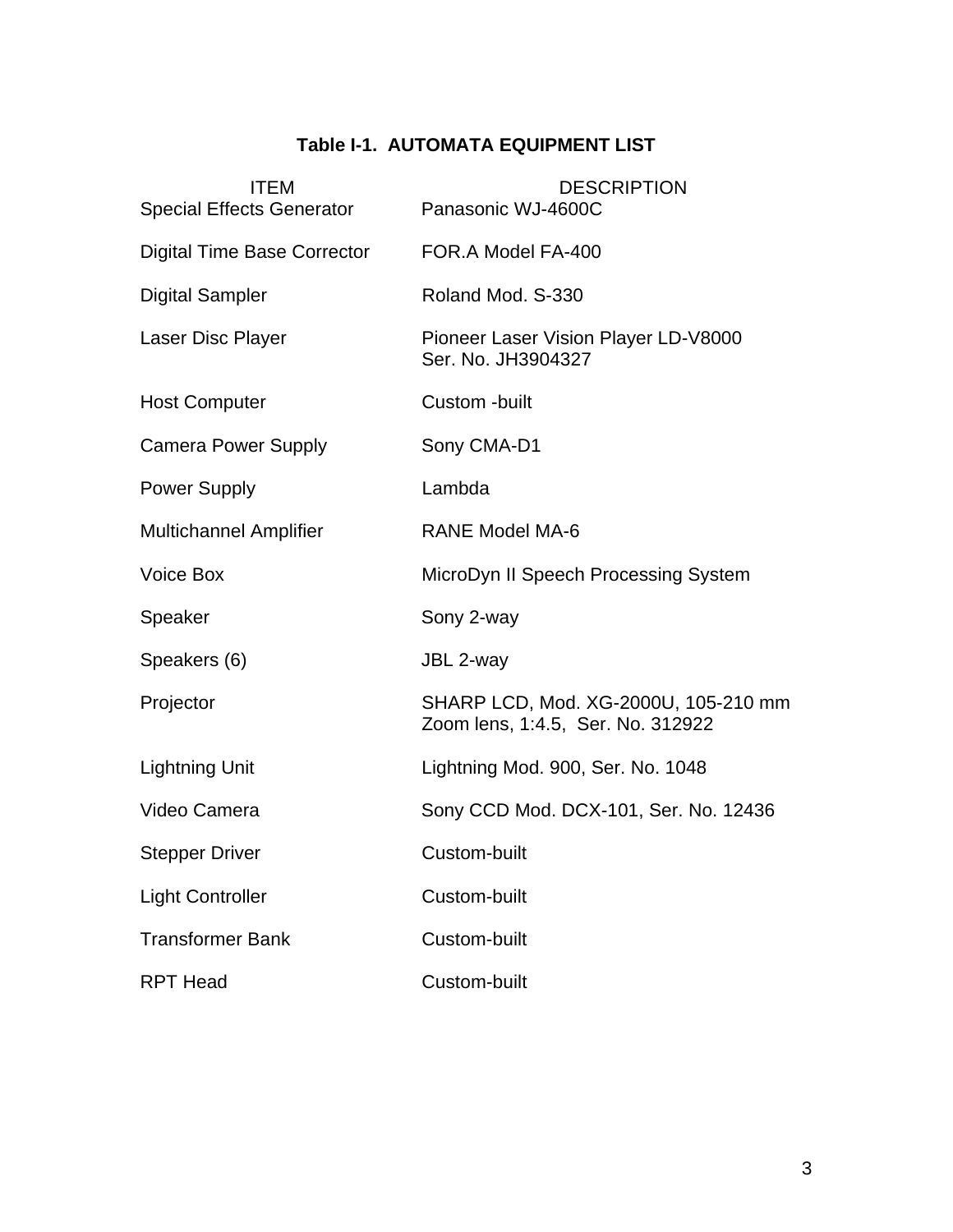

Fig. I-3. System Block Electrical Diagram

### **VIDEO DISPLAY**

The video component of the presentation is provided by the combination of a prerecorded laser disc and the camera mounted on the RPT head. The mixed signals are then transmitted to the projector for projection onto the screen. The RPT camera can view each of the five targets as well as the display on the Lightning unit.

The RPT camera output is fed to the FA-400 Digital Time Base Corrector, shown just below the Special Effects Generator (SEG) in Figure I-4(a).



The FA-400 back panel is shown schematically in Figure I-4(b).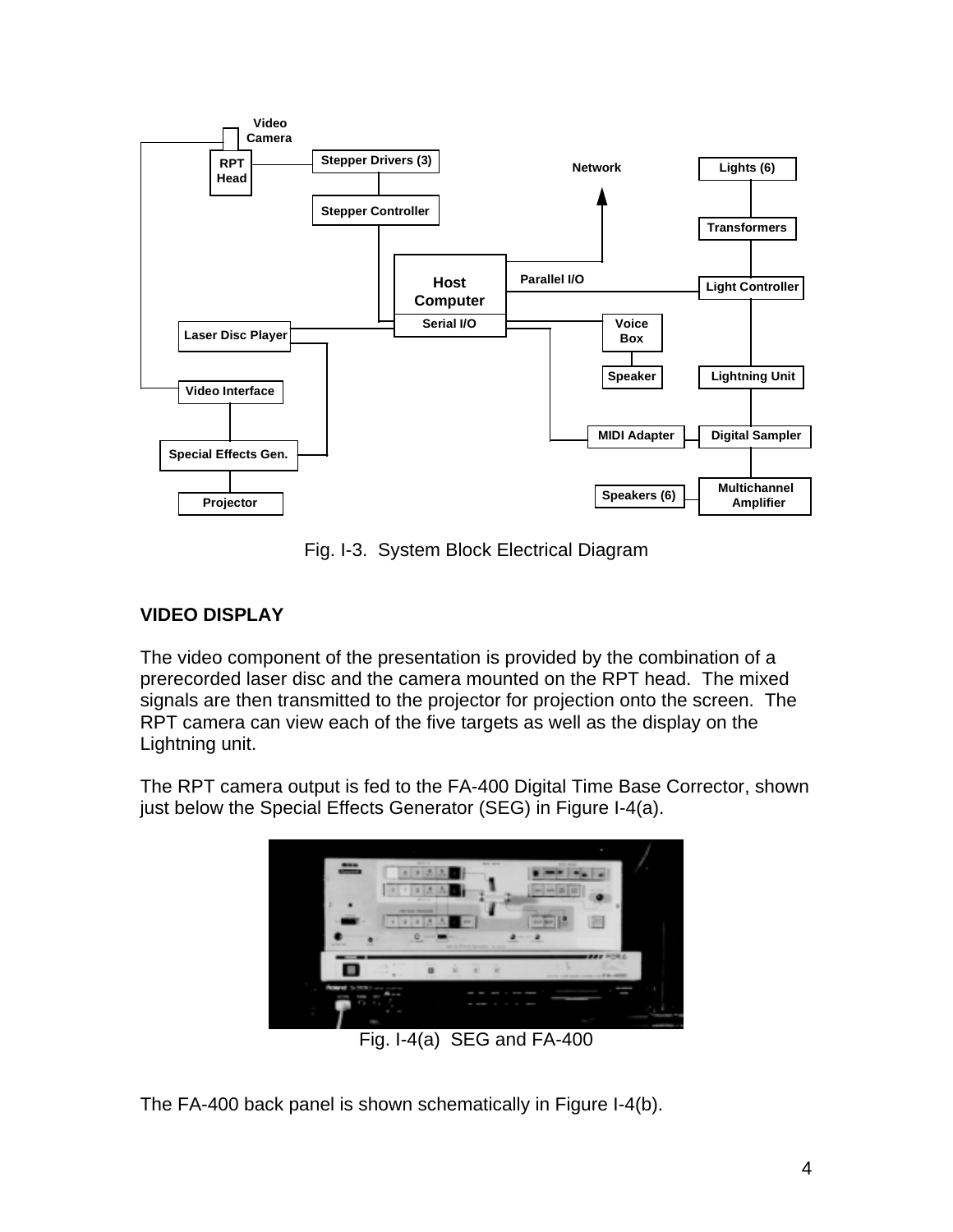

Fig. I-4(b) Digital Time Base Corrector

The SEG back panel, with connections indicated, is shown in Figure I-4(c).



Fig. 1.4(c). Special Effects Generator

The video output of the SEG is directed to the overhead projector and screen arrangement indicated in Figure I-1. The projector back panel is shown in Figure I-5.



Fig. I-5. Back Panel of Projector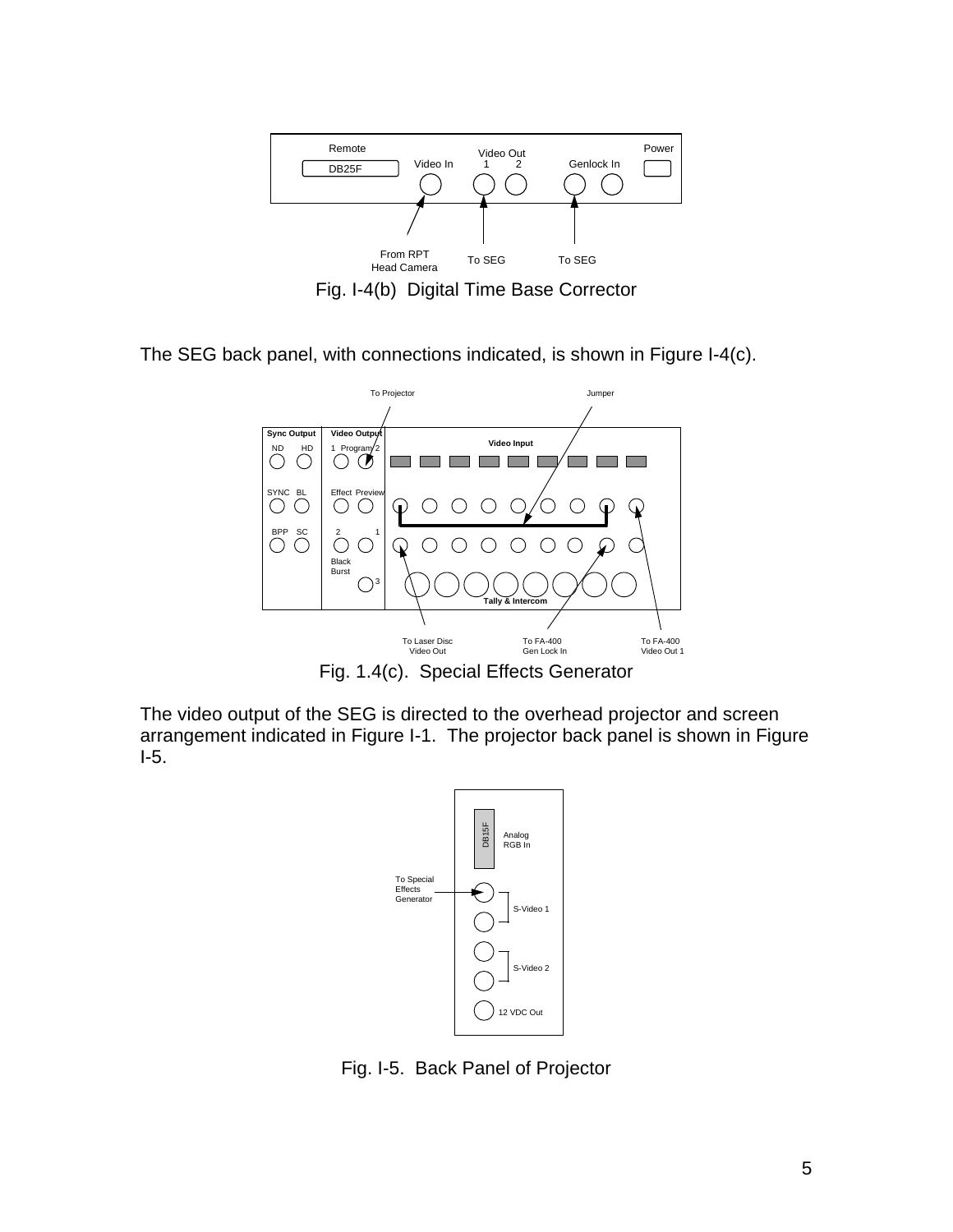### **LIGHTING**

As illustrated in Figure I-1, lights illuminate each of the five targets plus the RPT head. The lights are controlled by signals originating within the master controller relay card and passed to the lighting controller. The lighting controller output is fed to a bank of 120VAC/12VAC transformers which supplies power to the lights. The lighting controller is shown in Figure I-6.



Fig. I-6. Lighting Controller

The major component of the lighting controller is an Opto22 relay board, model PB8. A block schematic of the light box layout is given in Figure I-7. Pin correspondences between the DB25 input connector to the light box and the 50 pin connector to the Opto22 board are given in Table I-2.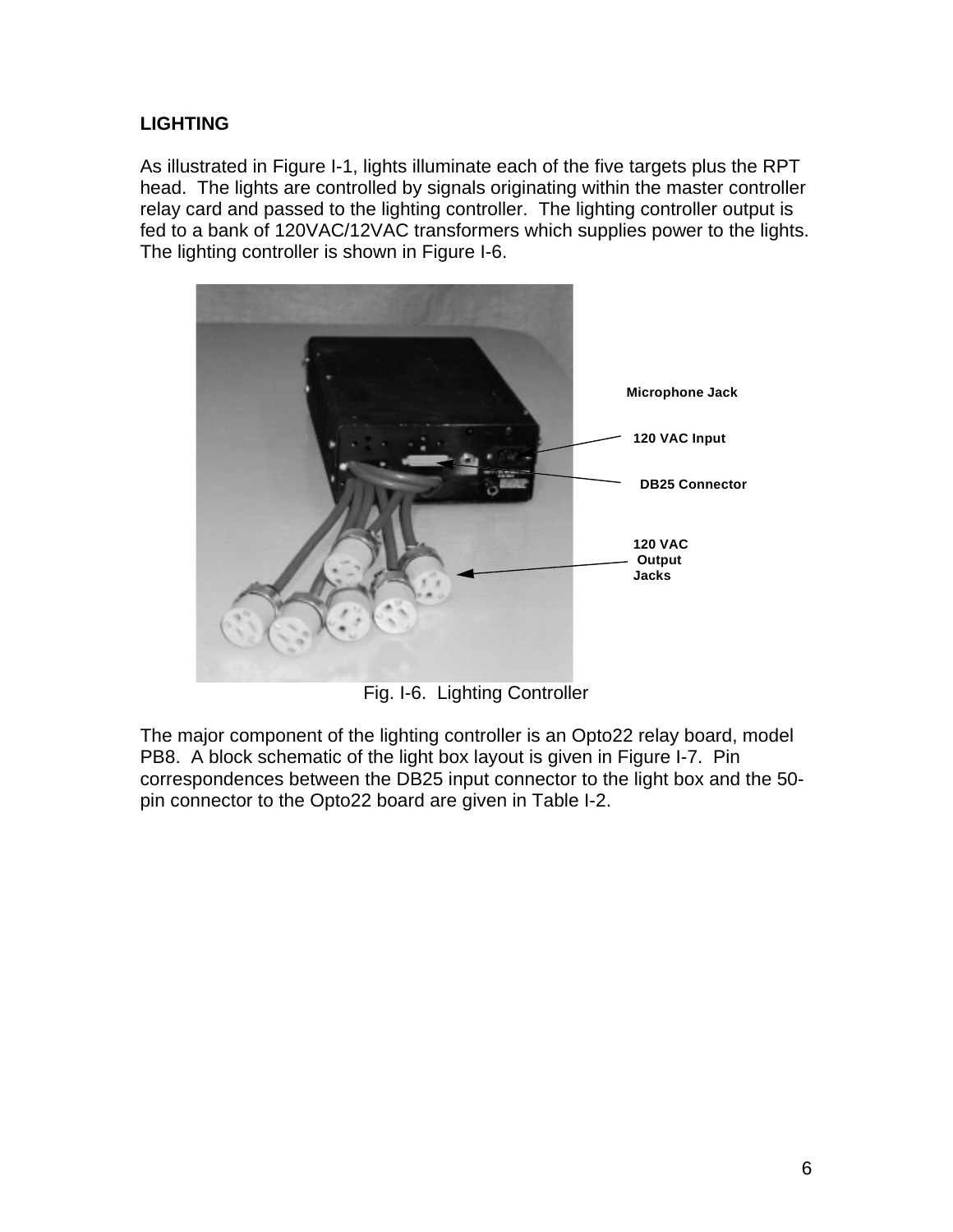

Fig. I-7 Block Schematic, Lighting Controller

| <b>DB25</b><br>Pin | Opto 22<br><b>50-Pin</b> |                  | <b>DB25</b><br>Pin | Opto 22<br>50-Pin |                 |
|--------------------|--------------------------|------------------|--------------------|-------------------|-----------------|
| No.                | Con. No.                 | <b>Function</b>  | No.                | Con. No.          | <b>Function</b> |
| 1                  |                          | N/C              | 14                 |                   | N/C             |
| $\overline{2}$     | 47                       | Control, Relay 0 | 15                 |                   | N/C             |
| 3                  | 45                       | Control, Relay 1 | 16                 |                   | N/C             |
| 4                  | 43                       | Control, Relay 2 | 17                 |                   | N/C             |
| 5                  | 41                       | Control, Relay 3 | 18                 | 50                | Ground          |
| 6                  | 39                       | Control, Relay 4 | 19                 | 48                | Ground          |
| 7                  | 37                       | Control, Relay 5 | 20                 |                   | N/C             |
| 8                  | 35                       | Control, Relay 6 | 21                 | 44                | Ground          |
| 9                  | 33                       | Control, Relay 7 | 22                 | 42                | Ground          |
| 10                 | 30                       | ACK (Gnd)        | 23                 | 38                | Ground          |
| 11                 | $\overline{\phantom{0}}$ | Busy (Gnd)       | 24                 | 36                | Ground          |
| 12                 |                          | Paper Out (Gnd)  | 25                 | 34                | Ground          |
| 13                 |                          | N/C              |                    |                   |                 |

Table I-2. Light Box Pin Correspondences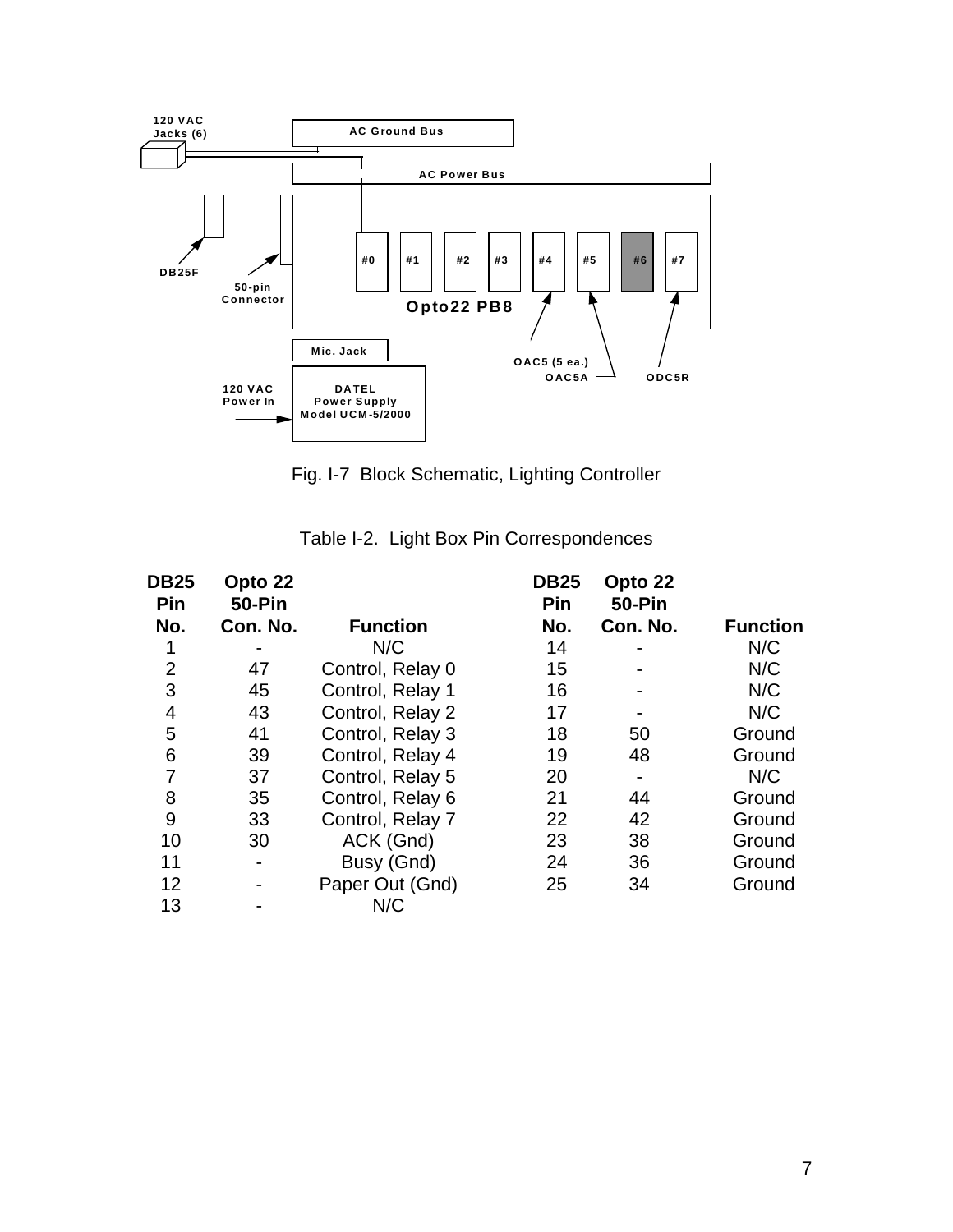## **AUDIO**

Automata uses two principal audio sources: a speech processing system (herein called the Voice Box) with preprogrammed statements as determined by the Controller, and the Lightning unit.

The Voice Box back panel and connections are shown in Figure I-8.



Fig. I-8. Voice Box Connections

Lightning is a MIDI controller that senses the movement of infrared sources in space and transforms the resultant information to MIDI signals for expressive control of electronic musical instrumentation.

Lightning operates on principles of optical triangulation, gathering its information by tracking tiny infrared transmitters. The transmitter used in Automata is located on top of the RPT head as indicated in Fig. I-1. Lightning senses horizontal and vertical location from each infrared source. From this information, its signal processor computes velocity and acceleration, performs some elementary analysis, and converts the information to MIDI signals.

The Lightning unit, shown in Fig. I-9(a), is mounted on a stand in proximity to the RPT head (See Fig. I-1). Communication is established with the video portion of the presentation through the RPT camera. A relay in the relay card located in the Master Controller is dedicated to the Lightning unit, and connection is made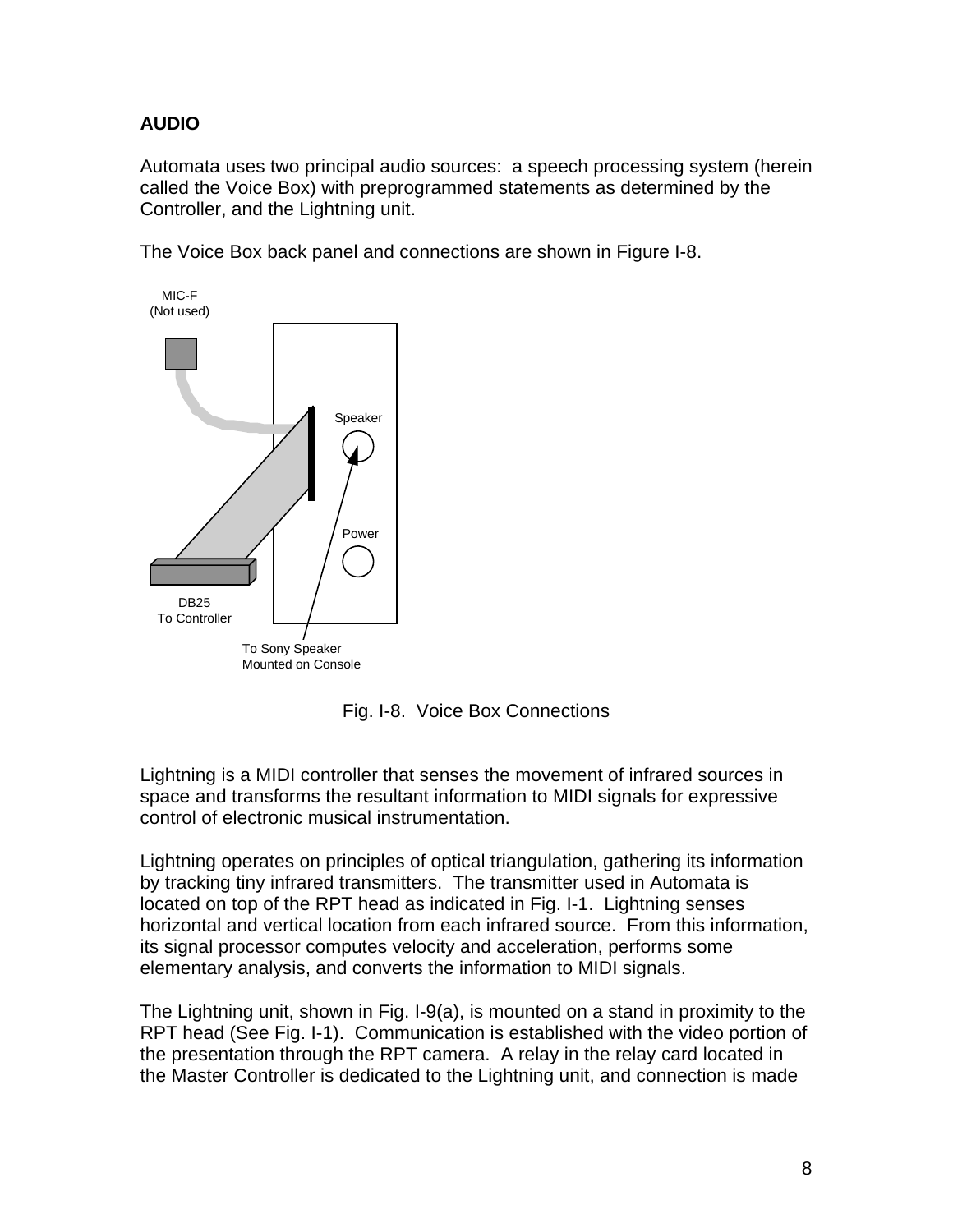through the Light Controller. The back panel of the Lightning unit, with connections indicated, is shown in Figure I-9(b).



Fig. I-9(a). The Lightning Unit



Fig. I-9(b). Back Panel of Lightning Unit

The remainder of the audio portion comprises the Digital Sampler, the Multichannel Amplifier, and the six JVC speakers, as shown in Figure I-10.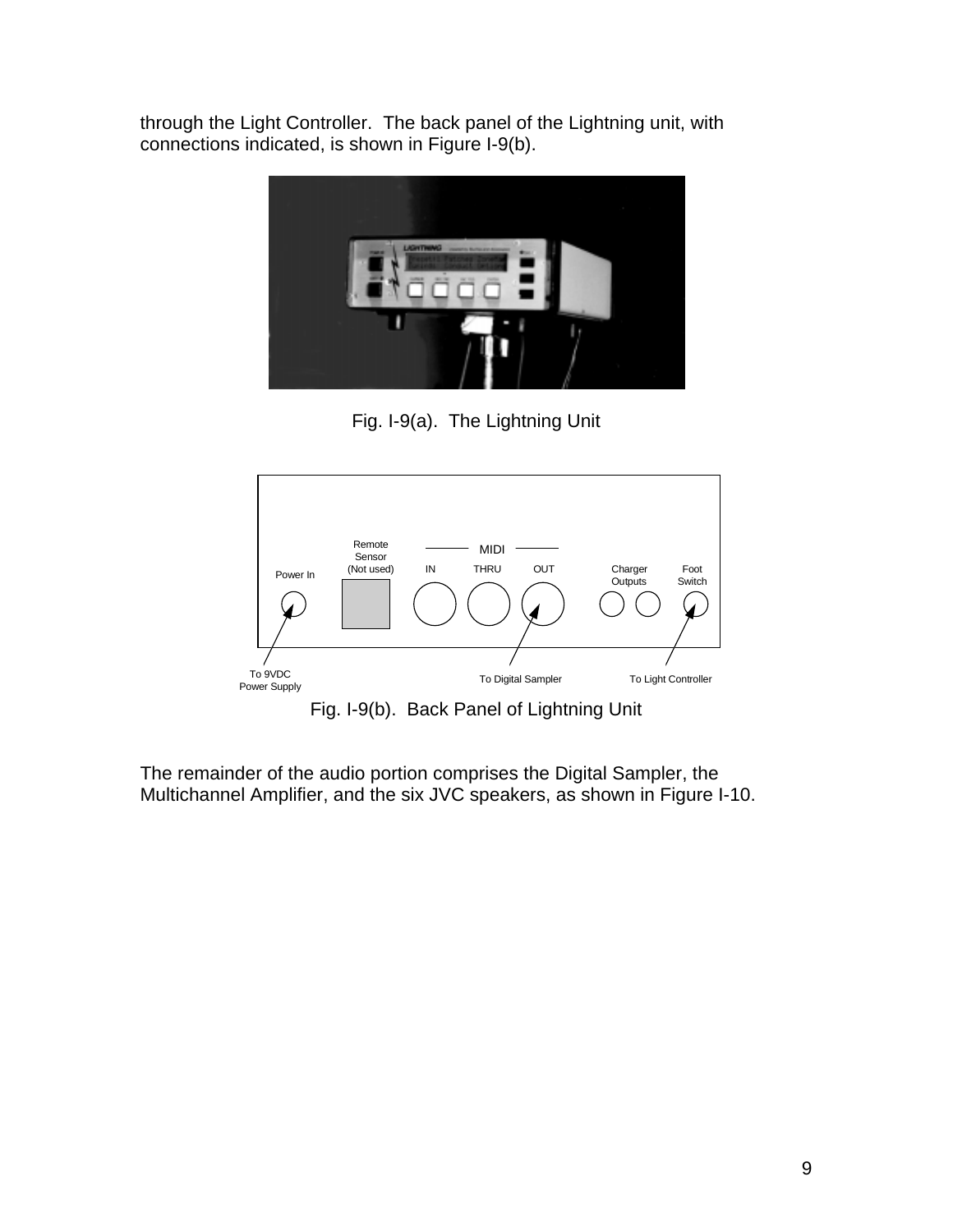

Fig. I-10. Audio Components and Connections

#### **ROLL/PAN/TILT HEAD**

Central to the Automata presentation is the roll/pan/tilt (RPT) head. This complex component comprises three stepper motors, associated slip rings and limit switches, and a video camera. It is mounted on a stand, and is positioned near the center of the tubular frame as illustrated in Figure I-1.

Figure I-11(a) shows the three axes of motion:



Fig. I-11(a) RPT Head Axes of Motion

The major components required to effect the three-axis motion are shown in the photographs given in Figures I-12(a) through I-12(d). They include stepper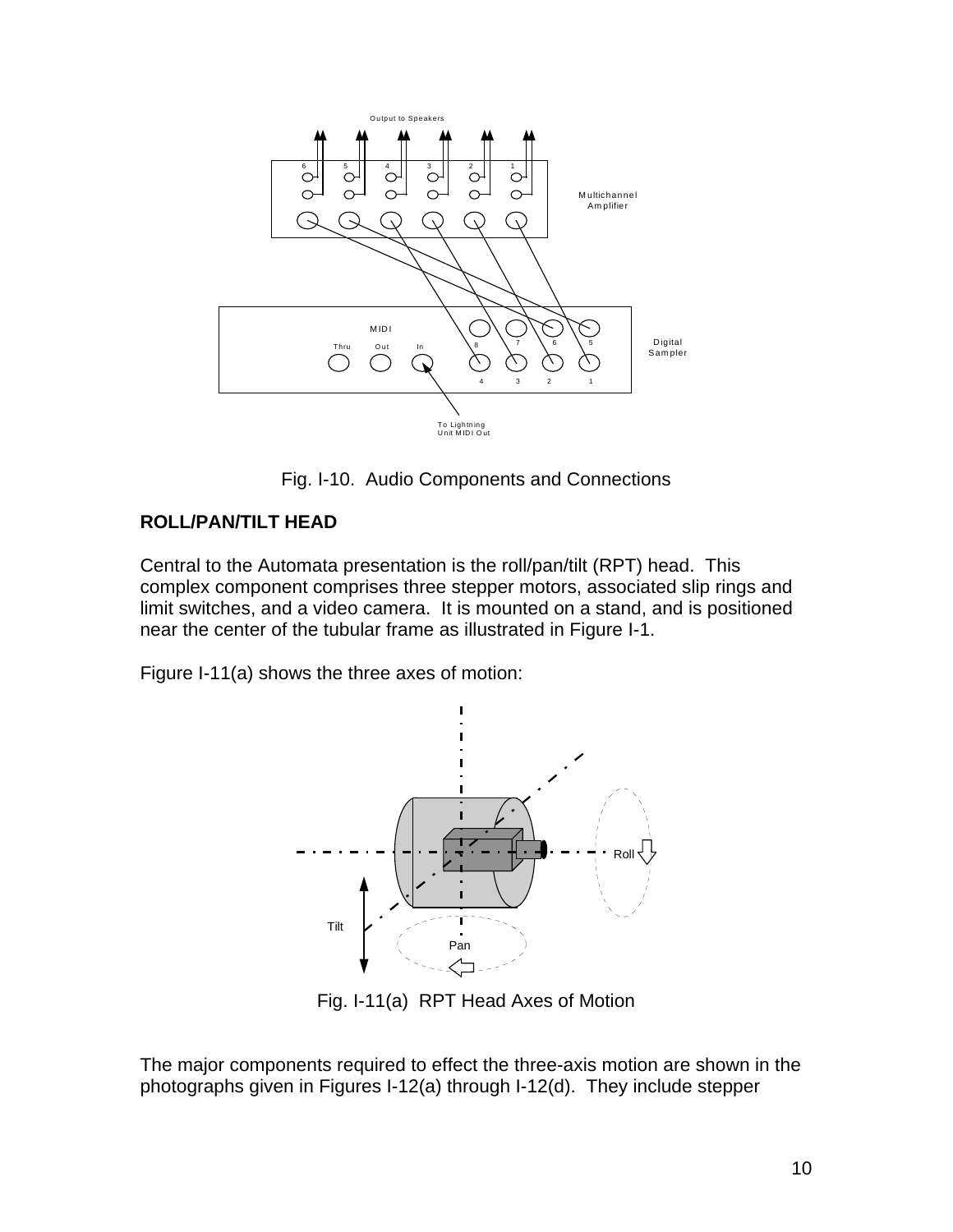motors, slip ring assemblies, home position sensors, and intermediate connectors.

Stepper motor power, control signals and limit-switch cutoff signals are transmitted between the stepper driver and the RPT head by means of a multiconductor cable. The cable is terminated with a 37-pin connector at the RPT head and at the stepper controller.

The stepper controller and stepper driver modules are shown in Figure 11(b):



Fig. I-11(b). Automata Stepper Controller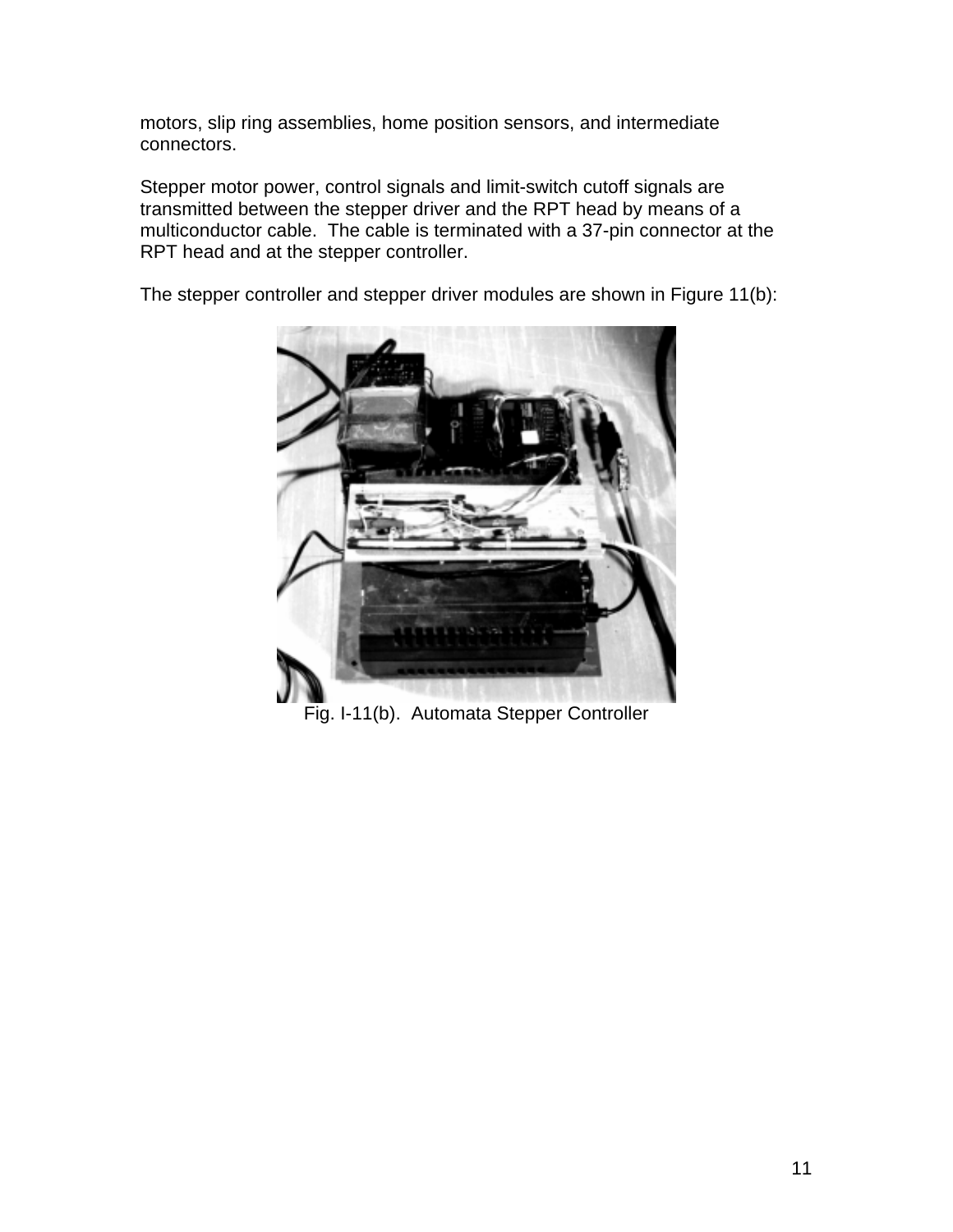

Fig. I-12(a) RPT Head Assembly



Fig. I-12(b) RPT Pan Ring Assembly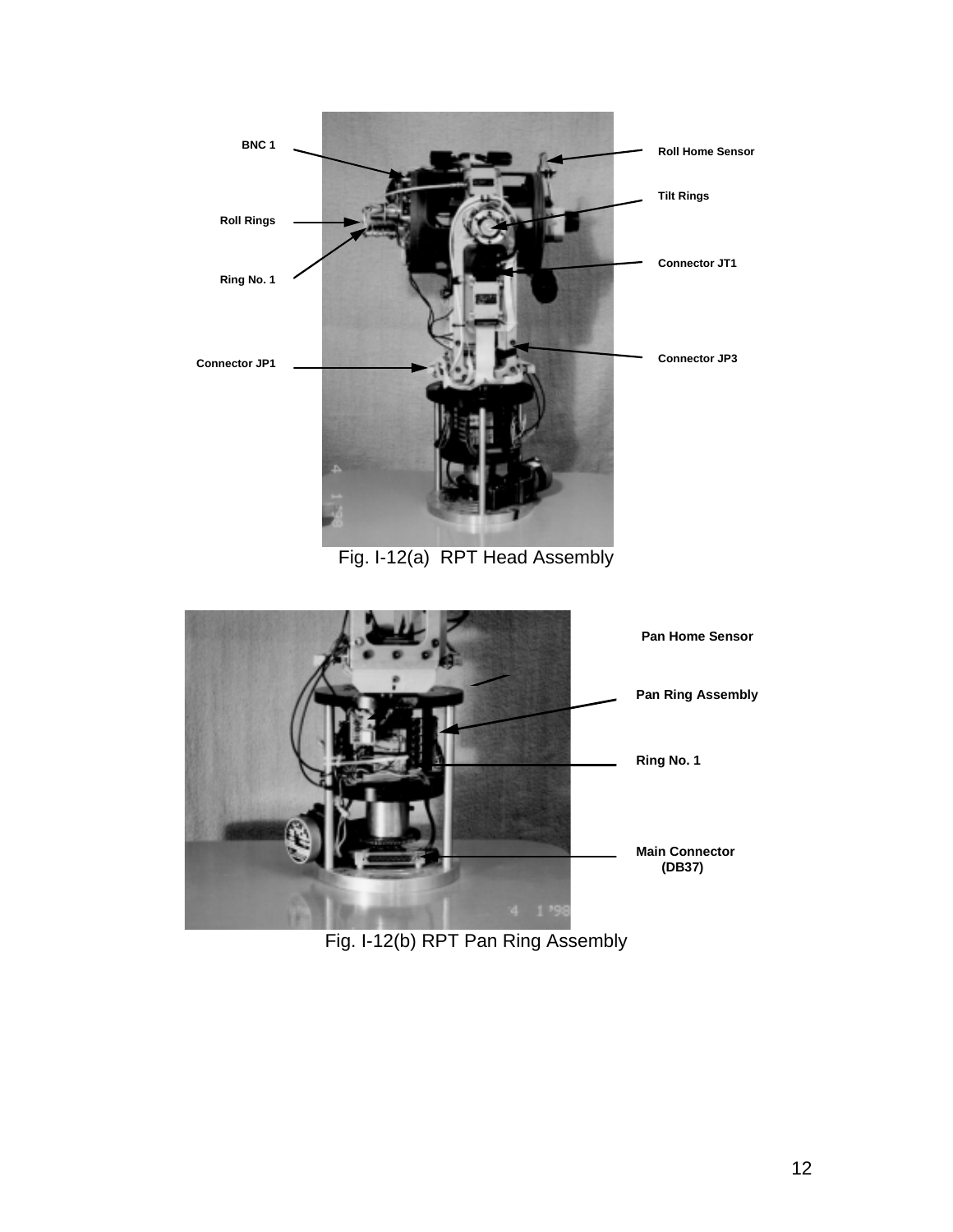

#### **SLIP RINGS**

Three slip ring assemblies are an integral part of the RPT head and serve to provide continuous electrical paths regardless of the RPT head motion. The roll slip rings carry camera power and video signals. The tilt slip rings carry (1) camera signals, (2) roll stepper motor signals, and (3) the roll stepper "home" index signal. The pan slip rings carry all of the tilt slip ring signals, plus (1) the tilt stepper motor and tilt motor "home" index signals. All the signals are transmitted to the console via the 37-pin connector.

The roll slip ring assembly comprises 14 rings, although many are not used. The tilt slip ring assembly comprises 16 rings. For the purpose of identificaiton, the slip rings in each assembly are numbered sequentially, with the first ring (Ring #1) being the outermost ring, i.e., the ring farthest from the RPT head.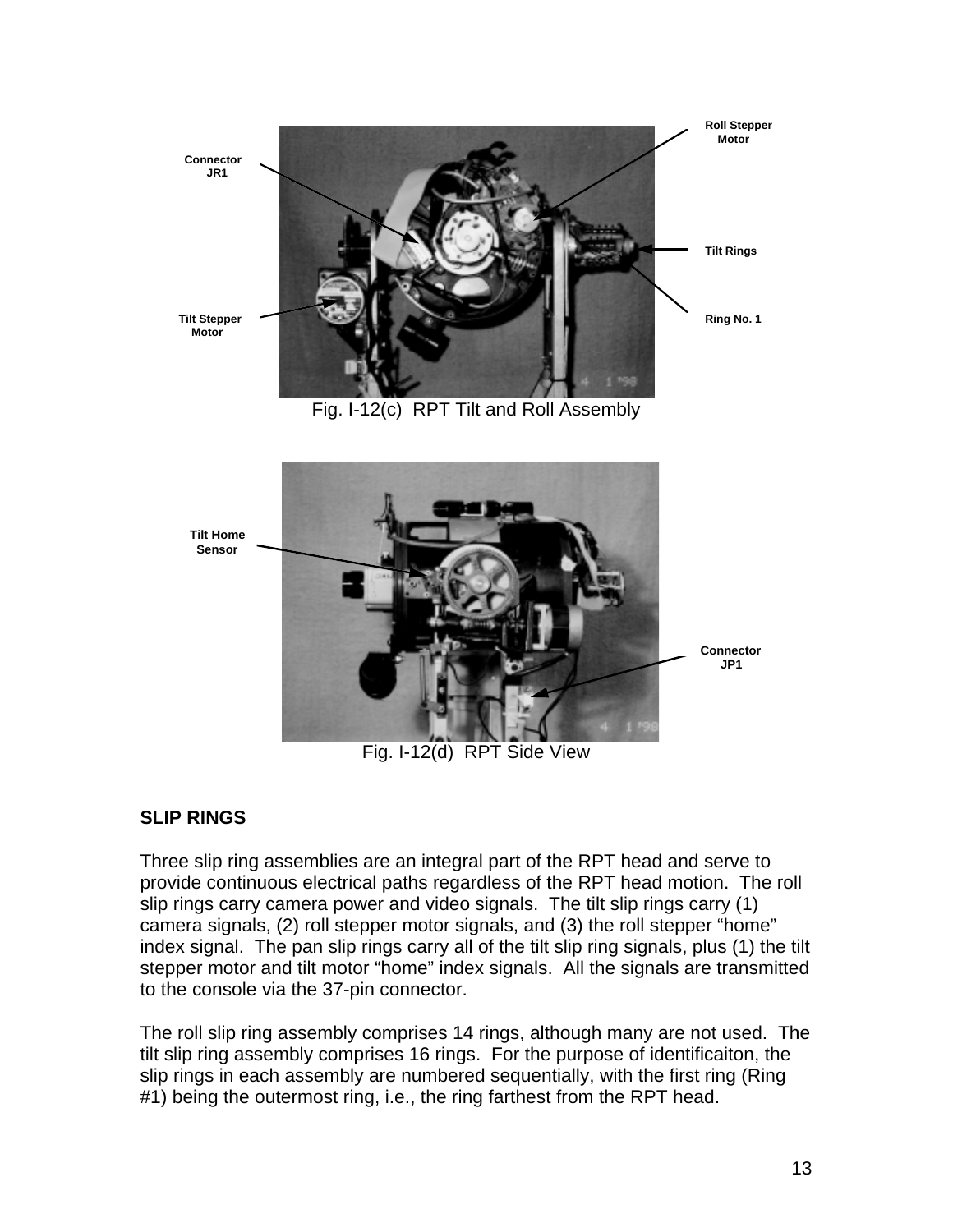The pan slip ring assembly, Figure 12(b), comprises a stack of six discs. Each of the six discs carries four rings two on the bottom of the disc, and two on the top, as shown in Figure I-13 for a single disc.



Fig. I-13. Ring Locations on a Single Pan Disc

The rings are numbered according to the disc number (disc #1 is at the bottom of the assembly) and position, as shown in Table I-3.

| Disc No. | <b>Bottom Outer</b> | <b>Bottom Inner</b> | <b>Top Outer</b> | <b>Top Inner</b> |  |
|----------|---------------------|---------------------|------------------|------------------|--|
|          |                     |                     |                  |                  |  |
| 2        | b                   | 6                   |                  |                  |  |
| 3        |                     | 10                  |                  | 12               |  |
|          | 13                  | 14                  | 15               | 16               |  |
| b        | 17                  | 18                  | 19               | 20               |  |
| հ        | 21                  | つつ                  | 23               | 24               |  |

Table I-3. Pan Ring Identification

Connections between the slip rings are shown in Figure I-14: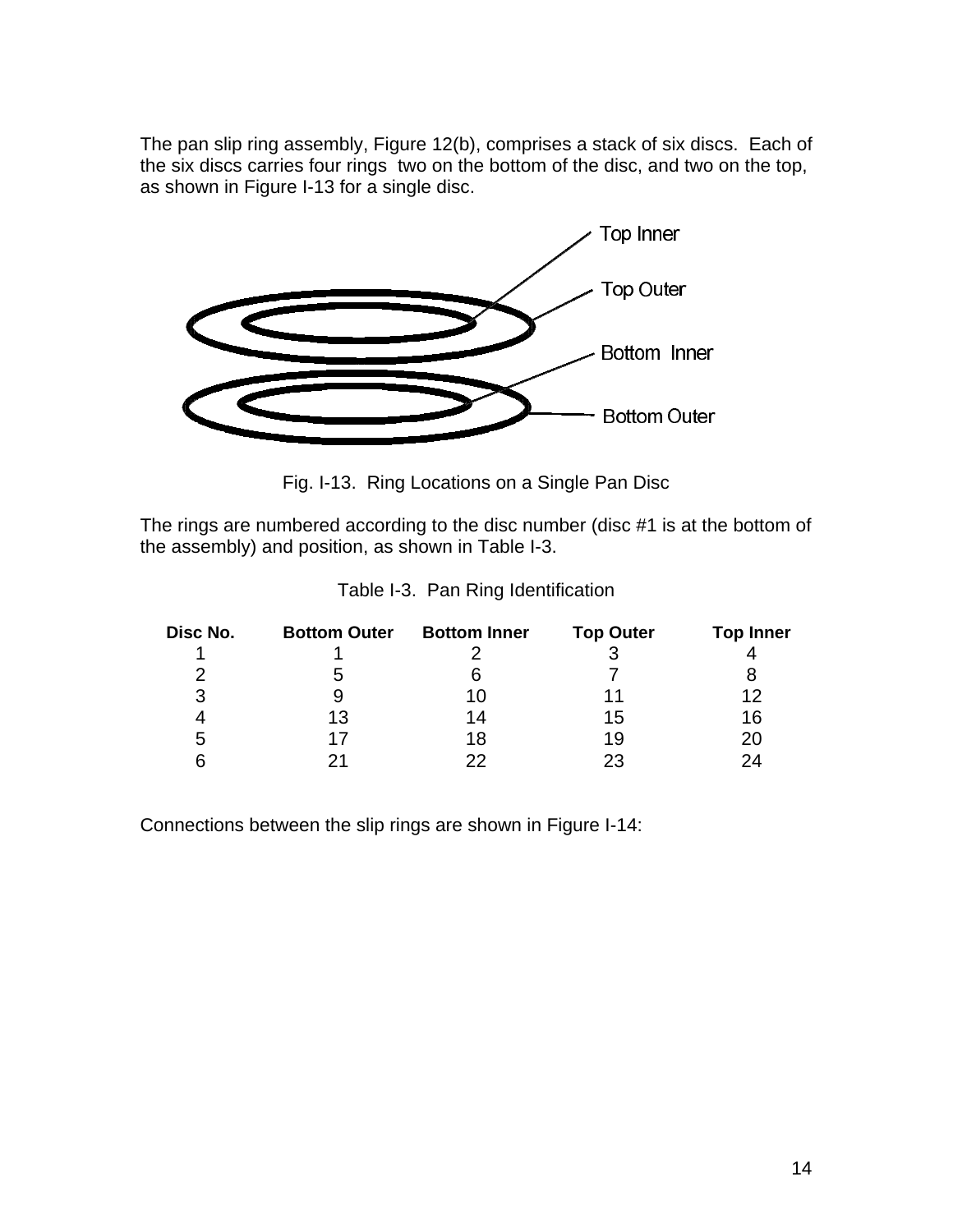

Fig. I-14. Slip Ring Interconnections

Interconnections between the main connector, the slip ring assemblies, and several intermediate connectors, are given in Table I-4.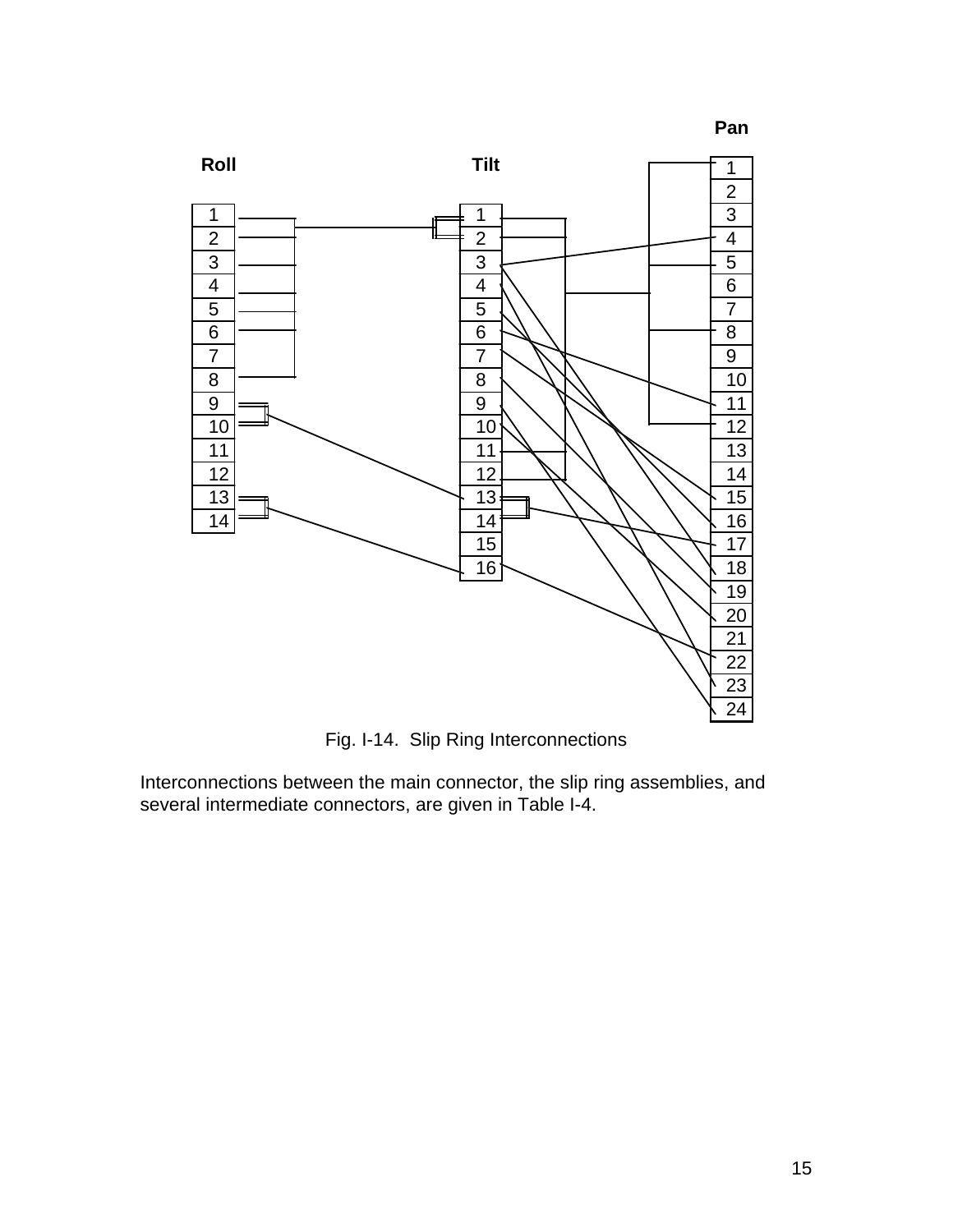# Table I-4. RTP Pin and Slip Ring Connections

| <b>Main</b><br>Connector<br>(DB37) |                            | Pan Rings      | JP1<br>(DB15) | JP2<br>(DB9)   | JP3<br>(DB15)  | JT1<br>(DB25)  | <b>Tilt Rings</b> | <b>Roll Rings</b>           | JR1<br>(DB25)     |
|------------------------------------|----------------------------|----------------|---------------|----------------|----------------|----------------|-------------------|-----------------------------|-------------------|
| Pin No.                            | <b>Function</b>            | Ring No.       | Pin No.       | Pin No.        | Pin No.        | Pin No.        | <b>Ring No.</b>   | <b>Ring No.</b><br>12<br>11 | Pin No.<br>3<br>4 |
|                                    | Unconnected Wire           |                |               |                |                |                |                   |                             |                   |
| $\overline{c}$                     | <b>Unconnected Wire</b>    |                |               |                |                |                |                   |                             |                   |
| 3                                  | None?                      | 13             | 3             |                |                |                |                   |                             |                   |
| 4                                  | None?                      | 9              | 4             |                |                |                |                   |                             |                   |
| 5                                  | <b>Unconnected Wire</b>    |                |               |                |                |                |                   |                             |                   |
| 6                                  | <b>Unconnected Wire</b>    |                |               |                |                |                |                   |                             |                   |
| $\overline{7}$                     | Roll Home Sensor (ctr)     | 23             |               |                | 10             | 14             | 4                 |                             | 24                |
| 8                                  | Roll Home Sensor (rt)      | 4,18           |               |                | 11             | 12             | 3                 |                             | 23                |
| 9                                  | Camera DC-                 | 1,5,8,12       | 5,8           |                | 12             | 5,6,16,17      | 1,2,11,12         | $1 - 6$                     | $9 - 12$          |
| 10                                 | Power DC-                  | 1,5,8,12       | 6,7           |                | 13             |                | 1,2,11,12         | $1 - 6$                     |                   |
| 11                                 | Roll Home Sensor (It)      | 16             |               |                | 14             | 15             | 5                 |                             | 25                |
| 12                                 | Roll Stepper Motor, red    | 20             |               |                | 15             | $\overline{7}$ | 10                |                             | 16                |
| 13                                 | Pan Home Sensor, gray      |                |               |                |                |                |                   |                             |                   |
| 14                                 | Roll Stepper Motor, yellow | 24             | 9             |                |                | 8              | 9                 |                             | 17                |
| 15                                 | Roll Stepper Motor, black  | 19             | 10            |                |                | $\mathsf g$    | 8                 |                             | 18                |
| 16                                 | Roll Stepper Motor, white  | 15             | 11            |                |                | 10             | 7                 |                             | 19                |
| 17                                 | Roll Stepper Motor, green  | 11             | 12            |                |                | 11             | $6\phantom{1}6$   |                             | 20                |
| 18                                 | Tilt Stepper Motor, red    | 7              | 13            | 1              |                |                |                   |                             |                   |
| 19                                 | Tilt Stepper Motor, green  | 3              | 14            |                |                |                |                   |                             |                   |
| 20                                 | Tilt Stepper Motor, ?      | 21             |               | $\frac{2}{3}$  | 3              |                |                   |                             |                   |
| 21                                 | Tilt Stepper Motor, ?      | $\overline{2}$ |               | 4              | 4              |                |                   |                             |                   |
| 22                                 | Tilt Stepper Motor, ?      | 6              |               | 5              | 5              |                |                   |                             |                   |
| 23                                 | <b>Tilt Home Sensor</b>    | 10             |               | $\overline{7}$ | 6              |                |                   |                             |                   |
| 24                                 | <b>Tilt Home Sensor</b>    | 14             |               | 6              | $\overline{7}$ |                |                   |                             |                   |
| 25                                 | <b>Tilt Home Sensor</b>    | 4,18           |               | 8              | 8              |                | 3                 |                             |                   |
| 26                                 | Pan Stepper Motor, orange  |                |               |                |                |                |                   |                             |                   |